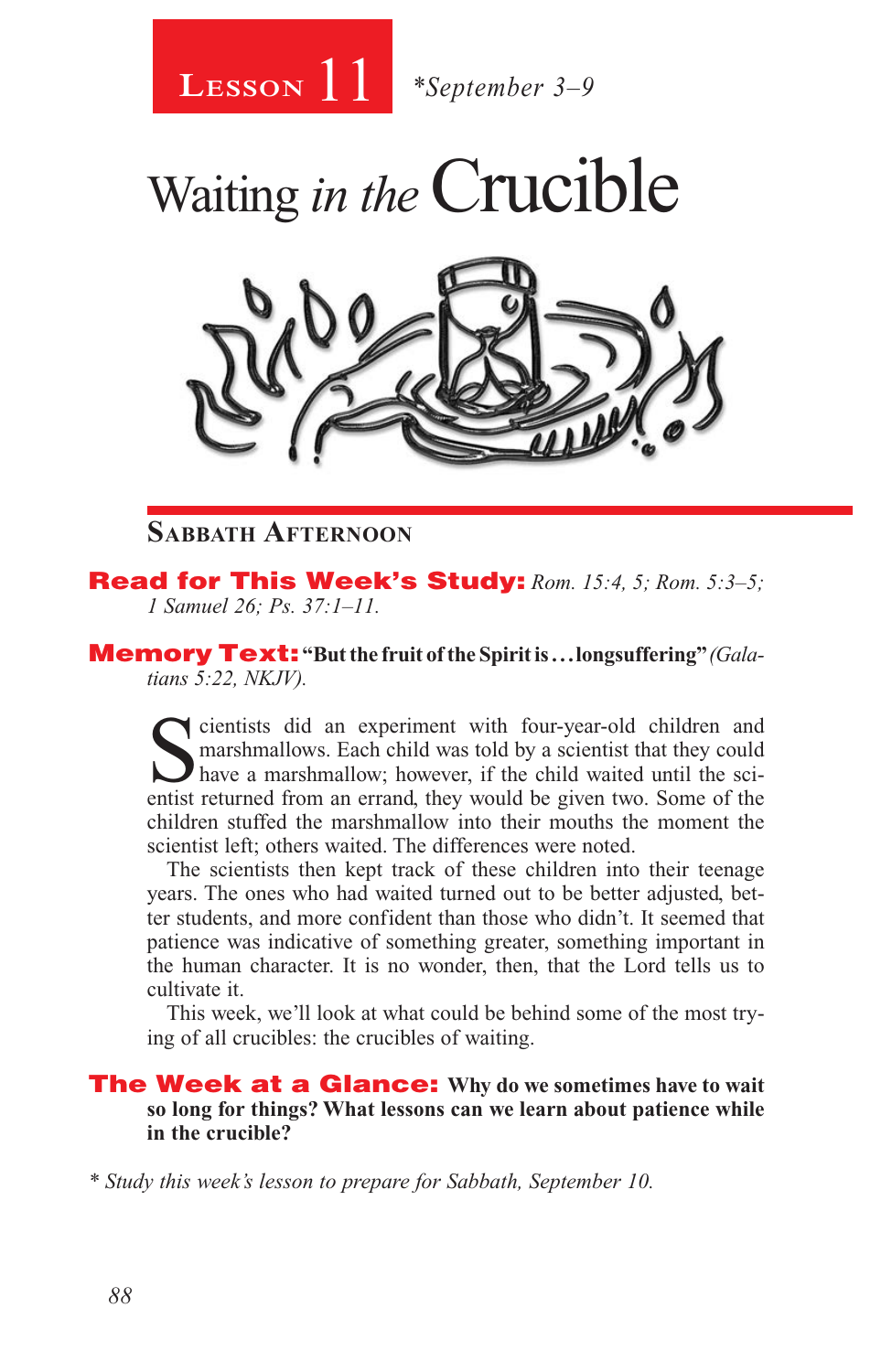

### **The God of Patience**

Read **Romans 15:4, 5. What is found in these verses for us?**

We are normally impatient about things that we really want or have been promised but don't have yet. We are often satisfied only when we get what we are longing for. And because we rarely get what we want when we want it, it means that we are often doomed to irritation and impatience. And when we are in this state, it is almost impossible to maintain peace and trust in God.

\_\_\_\_\_\_\_\_\_\_\_\_\_\_\_\_\_\_\_\_\_\_\_\_\_\_\_\_\_\_\_\_\_\_\_\_\_\_\_\_\_\_\_\_\_\_\_\_\_\_\_\_\_\_\_\_

\_\_\_\_\_\_\_\_\_\_\_\_\_\_\_\_\_\_\_\_\_\_\_\_\_\_\_\_\_\_\_\_\_\_\_\_\_\_\_\_\_\_\_\_\_\_\_\_\_\_\_\_\_\_\_\_

\_\_\_\_\_\_\_\_\_\_\_\_\_\_\_\_\_\_\_\_\_\_\_\_\_\_\_\_\_\_\_\_\_\_\_\_\_\_\_\_\_\_\_\_\_\_\_\_\_\_\_\_\_\_\_\_

Waiting is painful by definition. In Hebrew, one of the words for "wait patiently" *(Ps. 37:7, NKJV)* comes from a Hebrew word that can be translated "to be much pained," "to shake," "to tremble," "to be wounded," "to be sorrowful." Learning patience is not easy; sometimes it's the very essence of what it means to be in the crucible.

\_\_\_\_\_\_\_\_\_\_\_\_\_\_\_\_\_\_\_\_\_\_\_\_\_\_\_\_\_\_\_\_\_\_\_\_\_\_\_\_\_\_\_\_\_\_\_\_\_\_\_\_\_\_\_\_

\_\_\_\_\_\_\_\_\_\_\_\_\_\_\_\_\_\_\_\_\_\_\_\_\_\_\_\_\_\_\_\_\_\_\_\_\_\_\_\_\_\_\_\_\_\_\_\_\_\_\_\_\_\_\_\_

\_\_\_\_\_\_\_\_\_\_\_\_\_\_\_\_\_\_\_\_\_\_\_\_\_\_\_\_\_\_\_\_\_\_\_\_\_\_\_\_\_\_\_\_\_\_\_\_\_\_\_\_\_\_\_\_

#### Read **Psalm 27:14, Psalm 37:7, and Romans 5:3–5. What are these verses saying to us? What does patience lead to?**

While we wait, we can concentrate on one of two things. We can focus on the things that we are waiting for, or we can focus on the One who holds those things in His hands. What makes such a difference when we wait for something isn't so much how long we have to wait but our attitude while we wait. If we trust the Lord, if we have placed our lives in His hands, if we have surrendered our wills to Him, then we can trust that He will do what's best for us *when* it's best for us, no matter how hard it is sometimes to believe it.

**What things are you desperately waiting for? How can you learn to surrender everything to God and to His timing? Pray your way into an attitude of complete surrender and submission to the Lord.**

\_\_\_\_\_\_\_\_\_\_\_\_\_\_\_\_\_\_\_\_\_\_\_\_\_\_\_\_\_\_\_\_\_\_\_\_\_\_\_\_\_\_\_\_\_\_\_\_\_\_\_\_\_\_ \_\_\_\_\_\_\_\_\_\_\_\_\_\_\_\_\_\_\_\_\_\_\_\_\_\_\_\_\_\_\_\_\_\_\_\_\_\_\_\_\_\_\_\_\_\_\_\_\_\_\_\_\_\_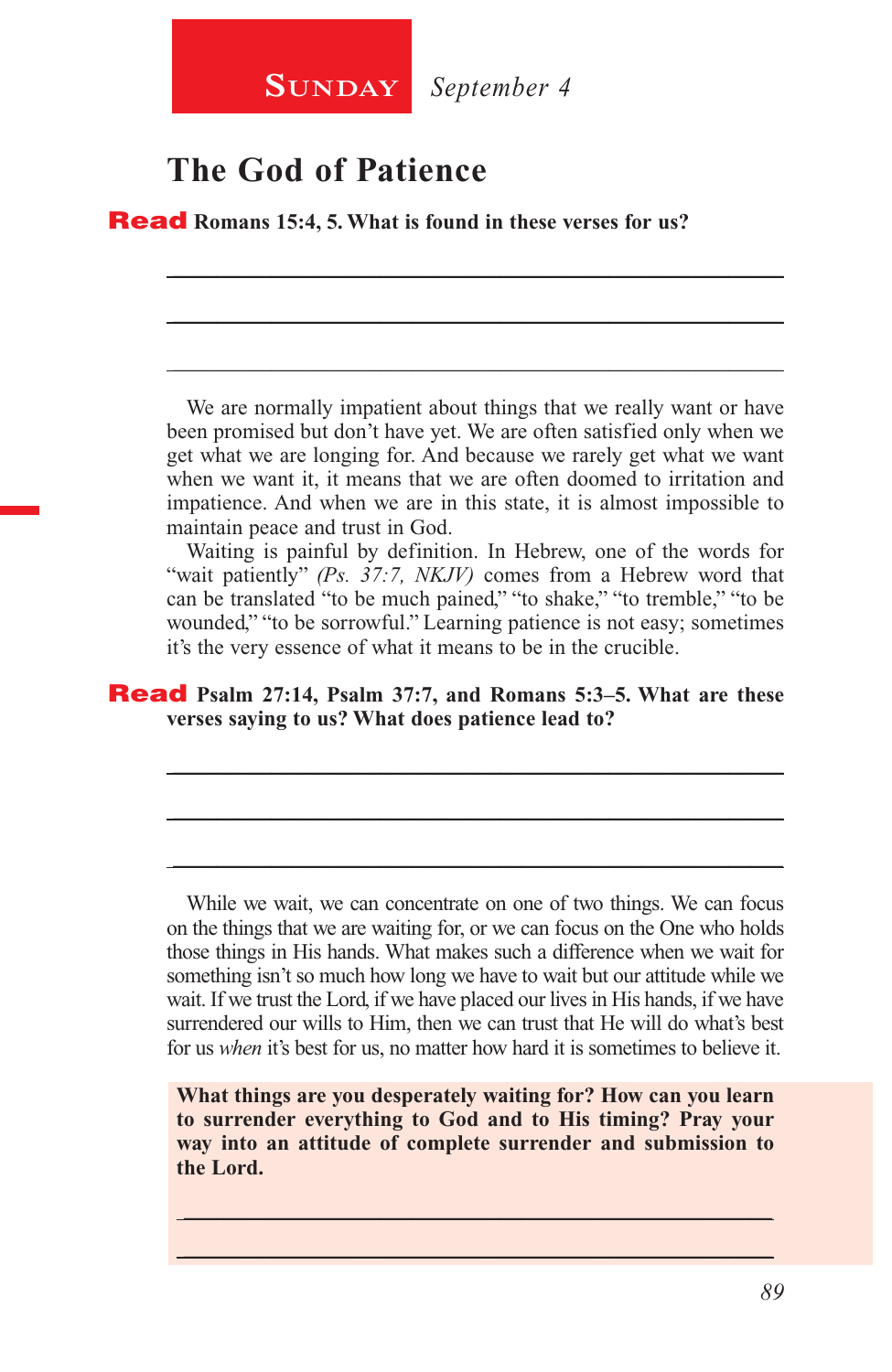**MONDAY** September 5

## **In God's Time**

**Read** Romans 5:6 and Galatians 4:4. What do they tell us about God's **timing?**

\_\_\_\_\_\_\_\_\_\_\_\_\_\_\_\_\_\_\_\_\_\_\_\_\_\_\_\_\_\_\_\_\_\_\_\_\_\_\_\_\_\_\_\_\_\_\_\_\_\_\_\_\_\_\_\_

\_\_\_\_\_\_\_\_\_\_\_\_\_\_\_\_\_\_\_\_\_\_\_\_\_\_\_\_\_\_\_\_\_\_\_\_\_\_\_\_\_\_\_\_\_\_\_\_\_\_\_\_\_\_\_\_

\_\_\_\_\_\_\_\_\_\_\_\_\_\_\_\_\_\_\_\_\_\_\_\_\_\_\_\_\_\_\_\_\_\_\_\_\_\_\_\_\_\_\_\_\_\_\_\_\_\_\_\_\_\_\_\_

In these verses, Paul tells us that Jesus came to die for us at exactly the right time. But Paul does not tell us why it was the right time. It is very easy to read these verses and wonder, *Why did Jesus wait for thousands of years until He came to the earth to deal with sin—didn't the universe understand that sin was a very bad thing long before then?*  We may ask why Jesus is waiting to come the second time, as well. We also may ask, *Why is the Lord waiting so long to answer my prayer?*

Think **about, for instance, the 70-week prophecy of Daniel 9:24–27, the prophecy that points to Jesus as the Messiah (review it if you need to). How long was this time period? What does this tell you about learning to wait for things in God's time, even if it takes what seems to us a long time?**

There are many important spiritual reasons why we will experience waiting times. First, waiting can refocus our attention away from "things" and back to God Himself. Second, waiting allows us to develop a clearer picture of our own motives and desires. Third, waiting builds perseverance—spiritual stamina. Fourth, waiting opens the door to developing many spiritual strengths, such as faith and trust. Fifth, waiting allows God to put down other pieces in the puzzle of the bigger picture. Sixth, we may never know the reason we have to wait; hence, we learn to live by faith. Can you think of any other reasons for waiting?

\_\_\_\_\_\_\_\_\_\_\_\_\_\_\_\_\_\_\_\_\_\_\_\_\_\_\_\_\_\_\_\_\_\_\_\_\_\_\_\_\_\_\_\_\_\_\_\_\_\_\_\_\_\_\_\_

\_\_\_\_\_\_\_\_\_\_\_\_\_\_\_\_\_\_\_\_\_\_\_\_\_\_\_\_\_\_\_\_\_\_\_\_\_\_\_\_\_\_\_\_\_\_\_\_\_\_\_\_\_\_\_\_

\_\_\_\_\_\_\_\_\_\_\_\_\_\_\_\_\_\_\_\_\_\_\_\_\_\_\_\_\_\_\_\_\_\_\_\_\_\_\_\_\_\_\_\_\_\_\_\_\_\_\_\_\_\_\_\_

**What examples can you find in the Bible of God doing things in His own time that can help you learn to trust that He will do for you what's right in His own time, as well? (Think, for instance, about Abraham and Sarah and the promise of a son.) At the same time, ask yourself, "What might I be doing that could be delaying the answer to a prayer that could have been answered long ago?"**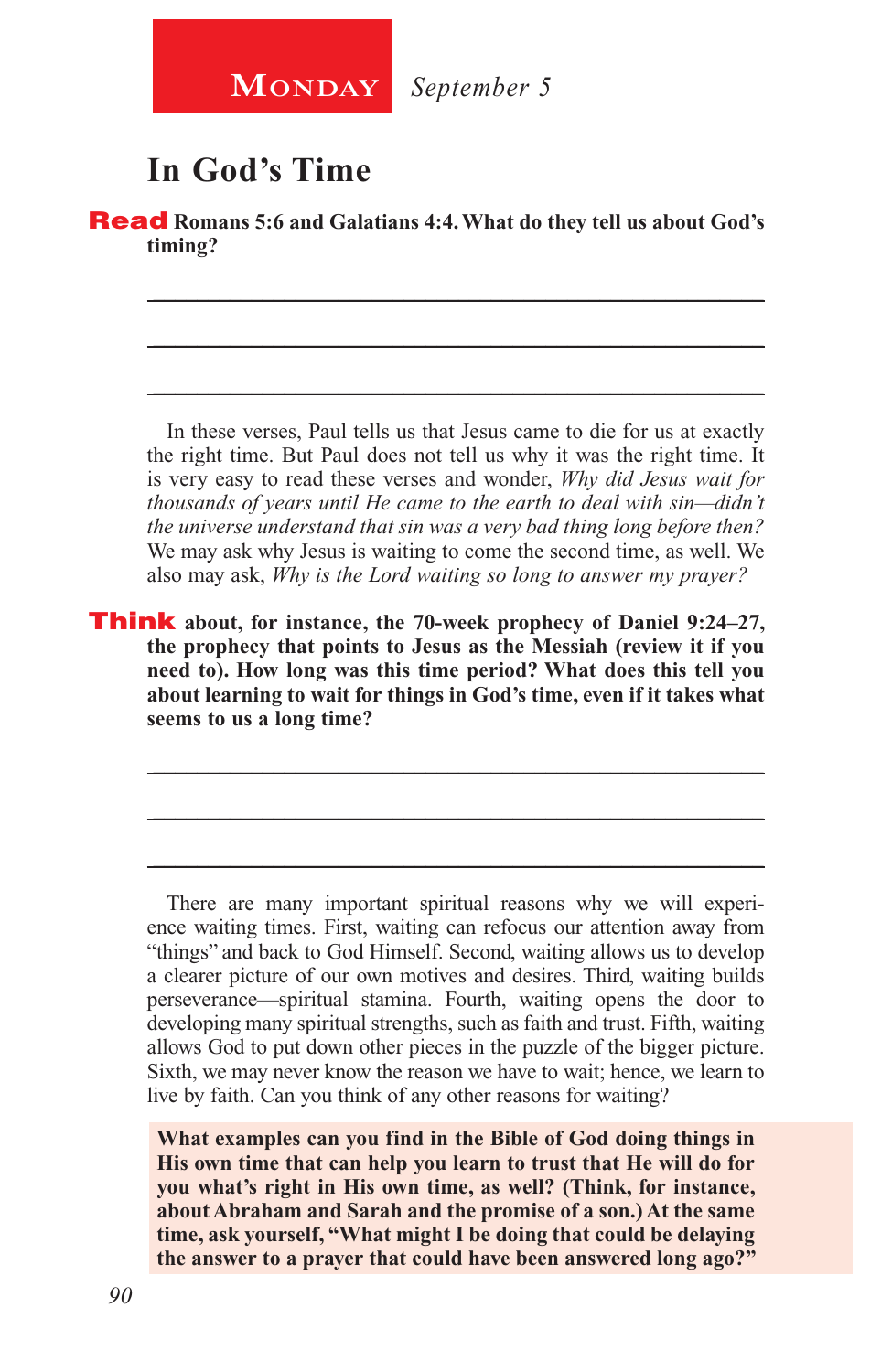## **David: An Object Lesson in Waiting**

In 1 Samuel 16:1–13, we see David anointed by Samuel as king. However, it was a long journey from the fields of his father, Jesse, to the throne in Jerusalem. No doubt, at times, he felt he was in the midst of a crucible.

First, the lad is called to play music to soothe Saul's troubled spirit *(1 Samuel 16)*. Later, he becomes Israel's hero as he kills Goliath *(1 Samuel 17).* Then there are many years during which David is running for his life. Both Saul and his son Jonathan know that David is destined to be the next king *(1 Sam. 23:17, 1 Sam. 24:20)*. But David does nothing to advance his God-given destiny. In fact, he appears to do the opposite. Even when Saul tries to kill him and David snips a piece of cloth off the king's robe, he wishes he had never done such a thing *(1 Sam. 24:5–7)*. Again when Saul is trying to kill David, David refuses to kill Saul when the opportunity arises *(1 Sam. 26:7–11)*.

Read **1 Samuel 26:1–11. Why does David refuse to kill Saul? What principles does this teach us about the way God brings about His plans for our lives?**

\_\_\_\_\_\_\_\_\_\_\_\_\_\_\_\_\_\_\_\_\_\_\_\_\_\_\_\_\_\_\_\_\_\_\_\_\_\_\_\_\_\_\_\_\_\_\_\_\_\_\_\_\_\_\_\_

\_\_\_\_\_\_\_\_\_\_\_\_\_\_\_\_\_\_\_\_\_\_\_\_\_\_\_\_\_\_\_\_\_\_\_\_\_\_\_\_\_\_\_\_\_\_\_\_\_\_\_\_\_\_\_\_

\_\_\_\_\_\_\_\_\_\_\_\_\_\_\_\_\_\_\_\_\_\_\_\_\_\_\_\_\_\_\_\_\_\_\_\_\_\_\_\_\_\_\_\_\_\_\_\_\_\_\_\_\_\_\_\_

\_\_\_\_\_\_\_\_\_\_\_\_\_\_\_\_\_\_\_\_\_\_\_\_\_\_\_\_\_\_\_\_\_\_\_\_\_\_\_\_\_\_\_\_\_\_\_\_\_\_\_\_\_\_\_\_

\_\_\_\_\_\_\_\_\_\_\_\_\_\_\_\_\_\_\_\_\_\_\_\_\_\_\_\_\_\_\_\_\_\_\_\_\_\_\_\_\_\_\_\_\_\_\_\_\_\_\_\_\_\_\_\_

\_\_\_\_\_\_\_\_\_\_\_\_\_\_\_\_\_\_\_\_\_\_\_\_\_\_\_\_\_\_\_\_\_\_\_\_\_\_\_\_\_\_\_\_\_\_\_\_\_\_\_\_\_\_\_\_

Now **read 1 Samuel 26:12–25. How does David's refusal to kill Saul affect Saul? What does this teach us about the advantages of waiting for God?**

Looking at the whole of David's road to the throne, we could perhaps summarize it in a short sentence—don't grab what God has not yet given. God's gifts are always best received from His hand and in His time. This may require a very long time of waiting. Bean sprouts may literally grow up within hours, while an oak tree will take many years. But then when the strong winds come, the tree will not be uprooted.

**Think about how easily David could have justified killing Saul. (After all, David was told he'd have the throne, and Saul was so evil anyway.) Yet, his actions speak of true faith in God. What conclusion might you be able to draw from this example for yourself in light of whatever you might be waiting for?**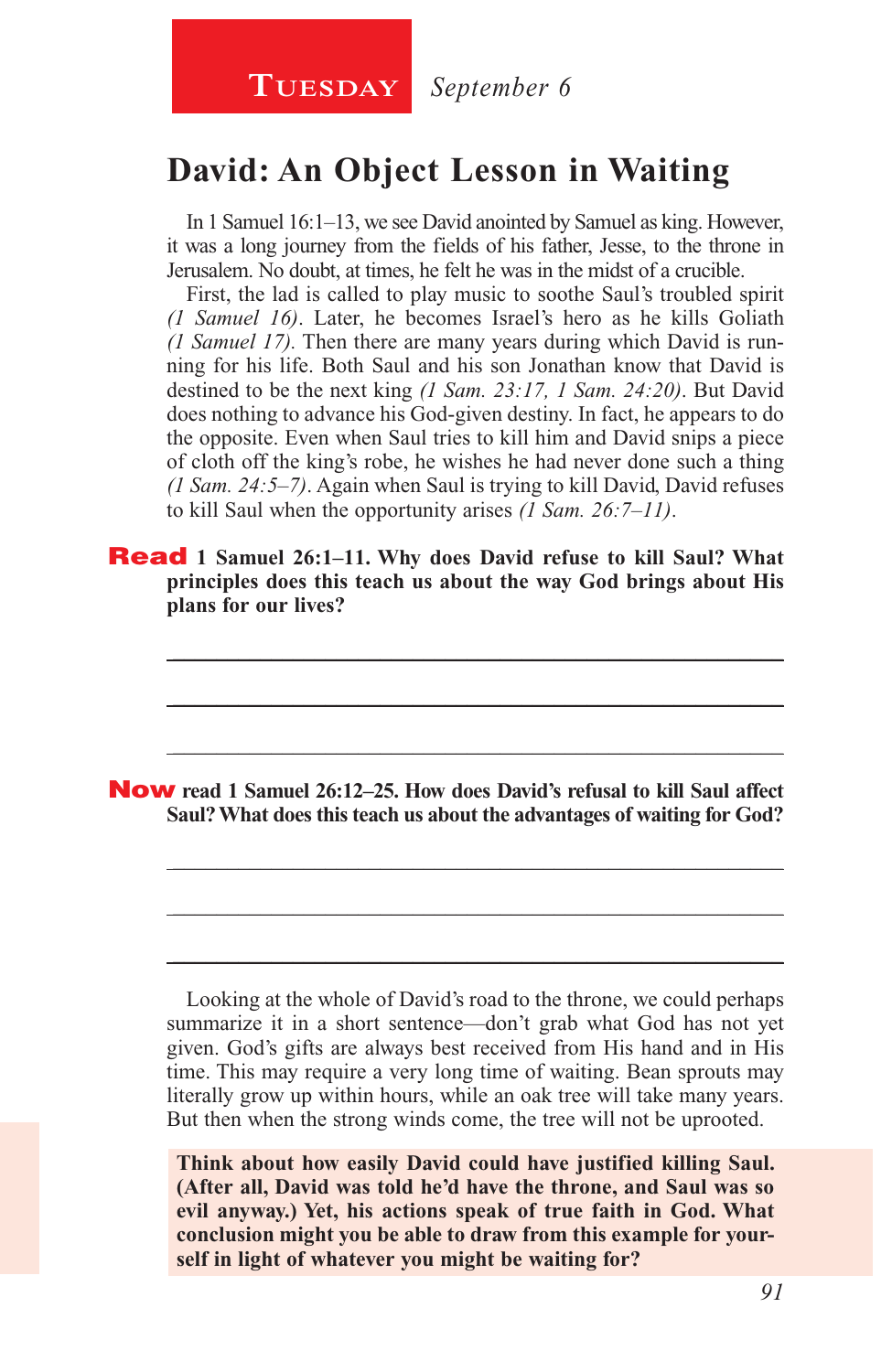**WEDNESDAY** September 7

### **Elijah: The Problem of Rushing**

The showdown on top of Mount Carmel had ended *(1 Kings 18)*. Fire had come out of heaven, all the people had acknowledged the true God, and the false prophets had been put to death. God had been vindicated. You would have thought that Elijah had been growing in spiritual strength as the day went on, but suddenly he heard something that terrified him so much that he wanted to die. Read the rest of the story in 1 Kings 19:1–9. The last words in the text are worrisome: "And the word of the Lord came to him: 'What are you doing here, Elijah?' " *(1 Kings 19:9, NIV).* Evidently, Elijah's fear caused him to run and find himself in the wrong place.

After **such a powerful intervention by the Lord on Mount Carmel, Elijah should have been full of faith and trust; instead, he ran in fear for his life. What lesson can we learn from this bad example?**

This story illustrates something important: when we rush, we can very easily find ourselves in the wrong place. In Elijah's case, it was his fear that caused him to be overwhelmed and rush into the desert, wishing that he had never been born. But there are other things that cause us to rush outside of God's plan for us.

\_\_\_\_\_\_\_\_\_\_\_\_\_\_\_\_\_\_\_\_\_\_\_\_\_\_\_\_\_\_\_\_\_\_\_\_\_\_\_\_\_\_\_\_\_\_\_\_\_\_\_\_\_\_\_\_

\_\_\_\_\_\_\_\_\_\_\_\_\_\_\_\_\_\_\_\_\_\_\_\_\_\_\_\_\_\_\_\_\_\_\_\_\_\_\_\_\_\_\_\_\_\_\_\_\_\_\_\_\_\_\_\_

\_\_\_\_\_\_\_\_\_\_\_\_\_\_\_\_\_\_\_\_\_\_\_\_\_\_\_\_\_\_\_\_\_\_\_\_\_\_\_\_\_\_\_\_\_\_\_\_\_\_\_\_\_\_\_\_

\_\_\_\_\_\_\_\_\_\_\_\_\_\_\_\_\_\_\_\_\_\_\_\_\_\_\_\_\_\_\_\_\_\_\_\_\_\_\_\_\_\_\_\_\_\_\_\_\_\_\_\_\_\_\_\_

\_\_\_\_\_\_\_\_\_\_\_\_\_\_\_\_\_\_\_\_\_\_\_\_\_\_\_\_\_\_\_\_\_\_\_\_\_\_\_\_\_\_\_\_\_\_\_\_\_\_\_\_\_\_\_\_

\_\_\_\_\_\_\_\_\_\_\_\_\_\_\_\_\_\_\_\_\_\_\_\_\_\_\_\_\_\_\_\_\_\_\_\_\_\_\_\_\_\_\_\_\_\_\_\_\_\_\_\_\_\_\_\_

Read **the following texts. What things caused the characters depicted here to rush outside of God's will?** *Gen. 16:1–3; Num. 20:10–12; Judg. 14:1–3; Matt. 20:20, 21; Luke 9:52–56; Acts 9:1.*

How easy it is to let such things as ambition, anger, passion, lack of faith, or a supposed "zeal" for the Lord cause us to rush ahead to where we shouldn't be. No one is immune to this danger. The key is to cultivate a trusting faith in the goodness and mercy of God, who we know loves us and wants what's best for us. This doesn't happen automatically. Faith might be a gift, but it's a gift that needs to be cultivated, nurtured, and jealously guarded.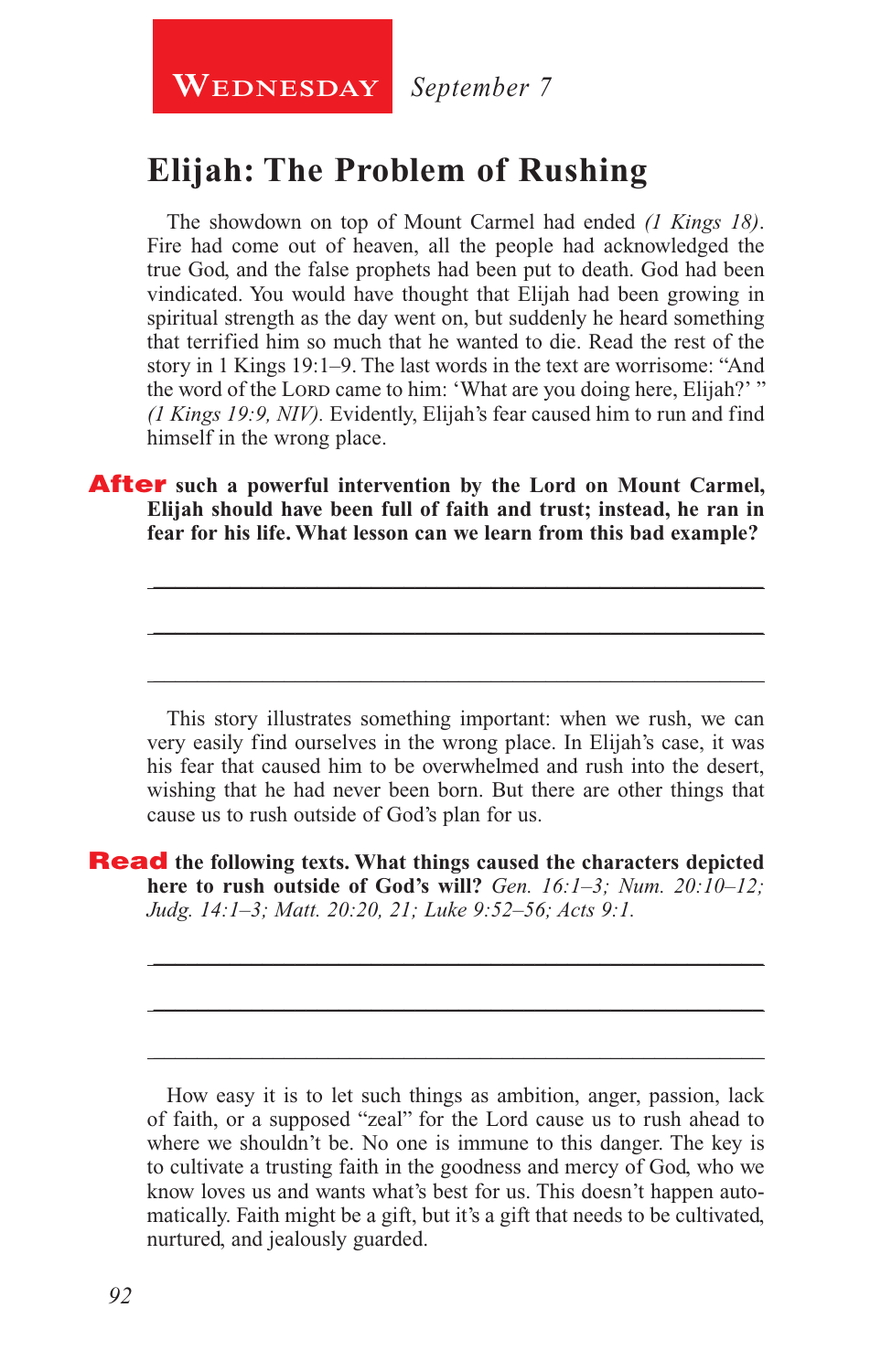**Thursday** *September 8*

## **Learning to Take Delight in the Lord**

**"Take delight in the Lord, and he will give you the desires of your heart"** *(Ps. 37:4, NRSV).*

Psalm 37:4 is a wonderful promise. Imagine getting what you have always wanted. But getting the desires of our hearts hinges on having hearts that take delight in the Lord. So, what does it mean to "take delight in the Lord"?

Read Psalm 37:1–11. The context for Psalm 37:4 is, perhaps, a little surprising. David is writing about being surrounded by people who are working against God and against him. When people are working against us, the natural response is often to get angry or to set out to justify ourselves. But David advises something different.

#### **In** the following verses, what is David's counsel to God's people in this **situation?**



#### Read **Psalm 37:4 again. In the context of the verses you have just made comments on, what does it mean to "take delight in the LORD"?**

David is repeating again and again, in different ways, "Trust God." Trust Him to act. Don't get upset, because God is your God, and He is working for you—even right now. You don't have to charge in and try to sort things out by yourself. Your Father in heaven is in charge. Trust Him. Trust Him completely.

\_\_\_\_\_\_\_\_\_\_\_\_\_\_\_\_\_\_\_\_\_\_\_\_\_\_\_\_\_\_\_\_\_\_\_\_\_\_\_\_\_\_\_\_\_\_\_\_\_\_\_\_\_\_\_\_

It is in this context that David writes about taking delight in the Lord. To take delight in God means that we live in a state of perfect trust. Nothing can ruffle our peace, because God is here and at work. We can praise Him, we can even smile, because no one can outwit our God! When we can learn to do this, we really will receive what our hearts long for, because we will receive what our loving Father wants to give us, at the time that most benefits us and His kingdom.

How can you learn to "take delight in the LORD"? Spend some **time in prayer, seeking God's guidance as to how this may become a reality in your life.**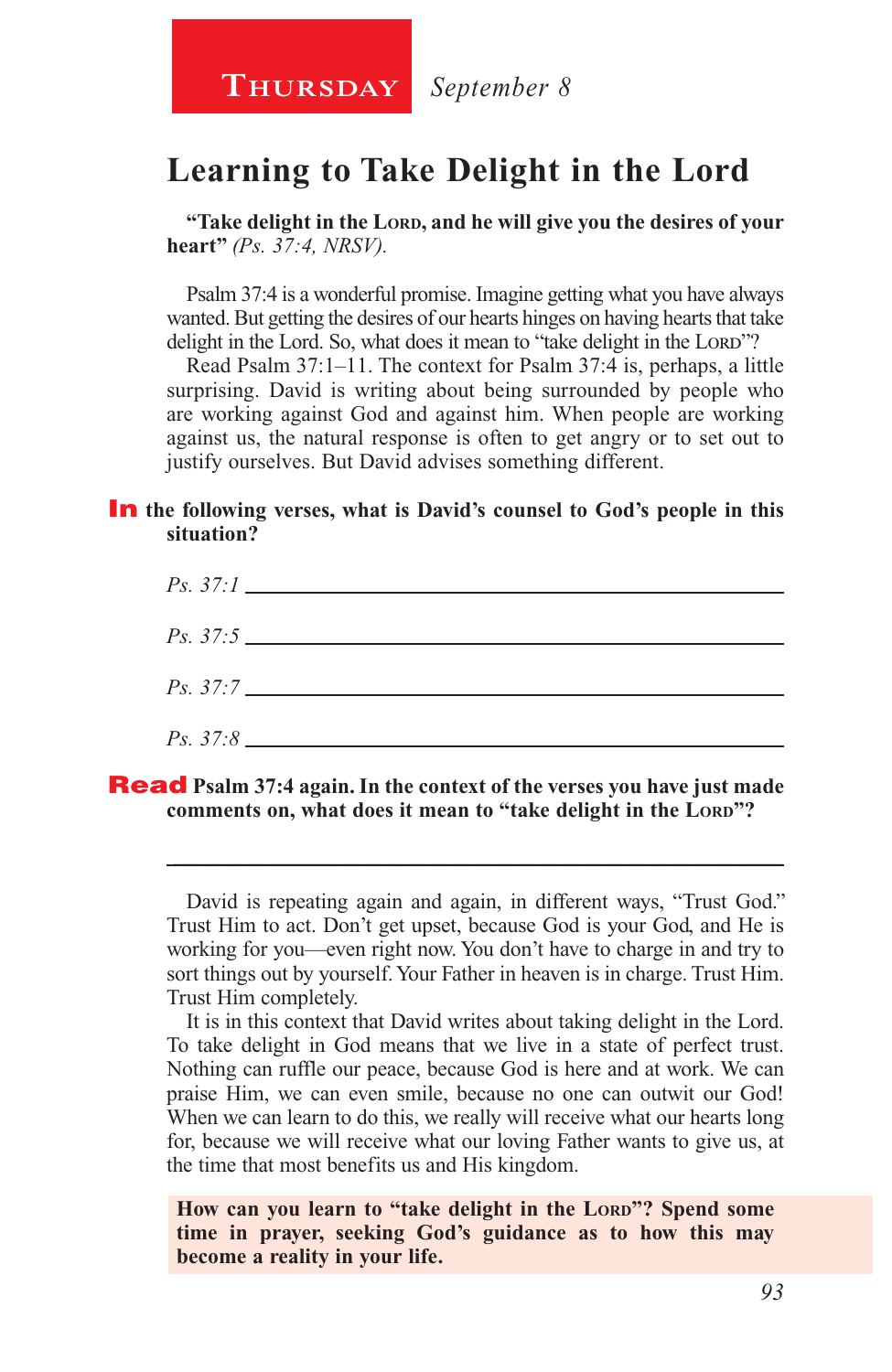**FRIDAY** September 9

**Further Thought:** Read Ellen G. White, "The Anointing of David," pp. 637–642, in *Patriarchs and Prophets*.

God's plan for us may require that we do a lot of waiting, and this really can feel like a crucible. Learning patience during this time can happen as we focus on the person of God and trust that He is acting for us. There are many reasons for waiting, but all are concerned with the fulfillment of God's plans for us and His kingdom. We can lose much if we rush ahead of God, but we can gain much by maintaining an attitude of trust and delight in Him.

The Lord weighs and measures every trial.

"I cannot read the purpose of God in my affliction, but He knows what is best, and I will commit my soul, body, and spirit to Him as unto my faithful Creator. 'For I know whom I have believed, and am persuaded that he is able to keep that which I have committed unto him against that day' (2 Tim. 1:12). If we educated and trained our souls to have more faith, more love, greater patience, and a more perfect trust in our heavenly Father, I know we would have more peace and happiness day by day as we pass through the conflicts of this life.

"The Lord is not pleased to have us fret and worry ourselves out of the arms of Jesus. More is needed of the quiet waiting and watching combined. We think unless we have feeling that we are not in the right track, and we keep looking within for some sign befitting the occasion; but the reckoning is not of feeling but of faith."—Ellen G. White, *Selected Messages*, book 2, p. 242.

#### Discussion Questions:

 **What does it mean that Jesus "weighs and measures" every trial? How can knowing this help us while we wait?**

**2** Ask people in class to give personal testimonies as to what patient **waiting is all about. What were their fears, their joys? How did they cope? What did they learn? What promises did they cling to?**

 **What can you do as a church or a class to help others who are in the crucible as they await God's timing for something?**

 **What is the role of prayer in the development of patience? Are there others you can pray for so that the Spirit will develop patience in their lives?**